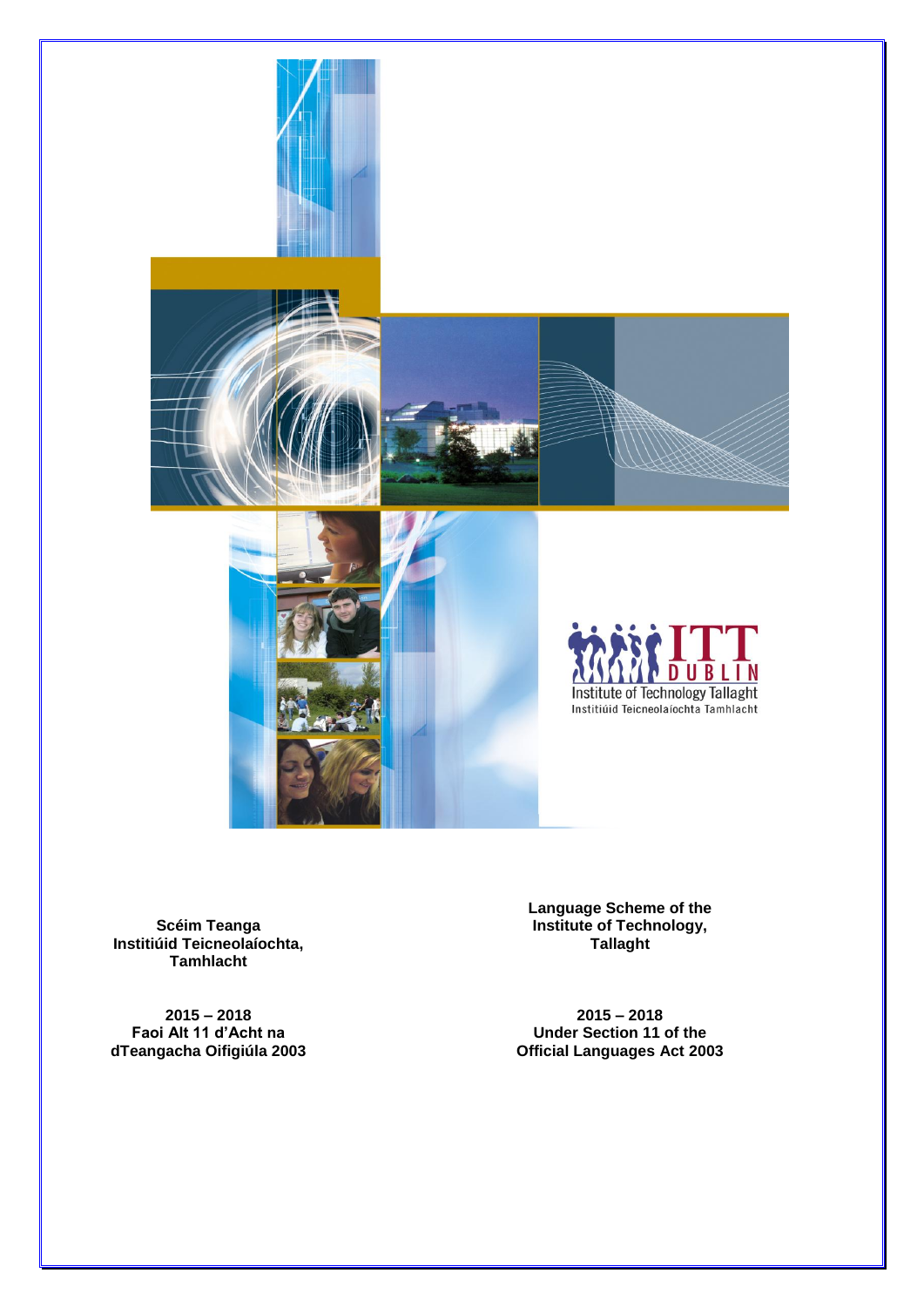# **CLÁR ÁBHAR Leathanach**

# **1.0 RÉAMHRÁ 2**

- **1.1 Próiseas Comhairleoireachta agus Ullmhú na Scéime**
- **1.2 Achoimre ar Thorthaí na nAighneachtaí Poiblí agus an Cheistneora Inmheánaigh**
- **1.3 Ábhar na Scéime Teanga**
- **1.4 Dáta Tosaigh na Scéime**

# **2.0 FORBHREATHNÚ AR ITT 4**

- **2.1 Misean agus Cuspóir na hInstitiúide**
- **2.2 Custaiméirí agus Cliaint**

# **3.0 ACHOIMRE AR SHEIRBHÍSÍ ATÁ AR FÁIL DON bPOBAL AG TOSACH NA SCÉIME 66 DEALE AGUS DEALE CONTRACTO A CONTRACTO CONTRACTO CONTRACTO A CONTRACTO CONTRACTO CONTRACTO CONTRACTO CONTRACTO CONTRACTO CONTRACTO CONTRACTO CONTRACTO CONTRACTO CONTRACTO CONTRACTO CONTRACTO CONTRAC**

- **3.1 Feabhsuithe ar Sheirbhísí a bheidh ar fáil ag deireadh na Scéime**
	- **3.1.1 Oibríochtaí Lasc-Chláir**
	- **3.1.2 Foilseacháin Bhliantúla**
	- **3.1.3 Foilseacháin Oifigiúla**
	- **3.1.4 Bróisiúir, Foirmeacha Iarratais ar Chúrsaí agus Bileoga**
	- **3.1.5 Suíomh Gréasáin**
	- **3.1.6 Timpeallacht Foghlama Fhíorúil (VLE)**
	- **3.1.7 Caidreamh Poiblí**
	- **3.1.8 Córais Ríomhairithe**
	- **3.1.9 Cúrsaí Teanga atá ar fáil san Abhantrach**
	- **3.1.10 Logainmneacha Gaeltachta**
- **3.2 Earcú**
- **3.3 Oiliúint agus Forbairt Foirne**

| 4.0 MONATÓIREACHT AGUS ATHBHREITHNIÚ   |  |
|----------------------------------------|--|
| 5.0 AN SCÉIM CHOMHAONTAITHE A PHOIBLIÚ |  |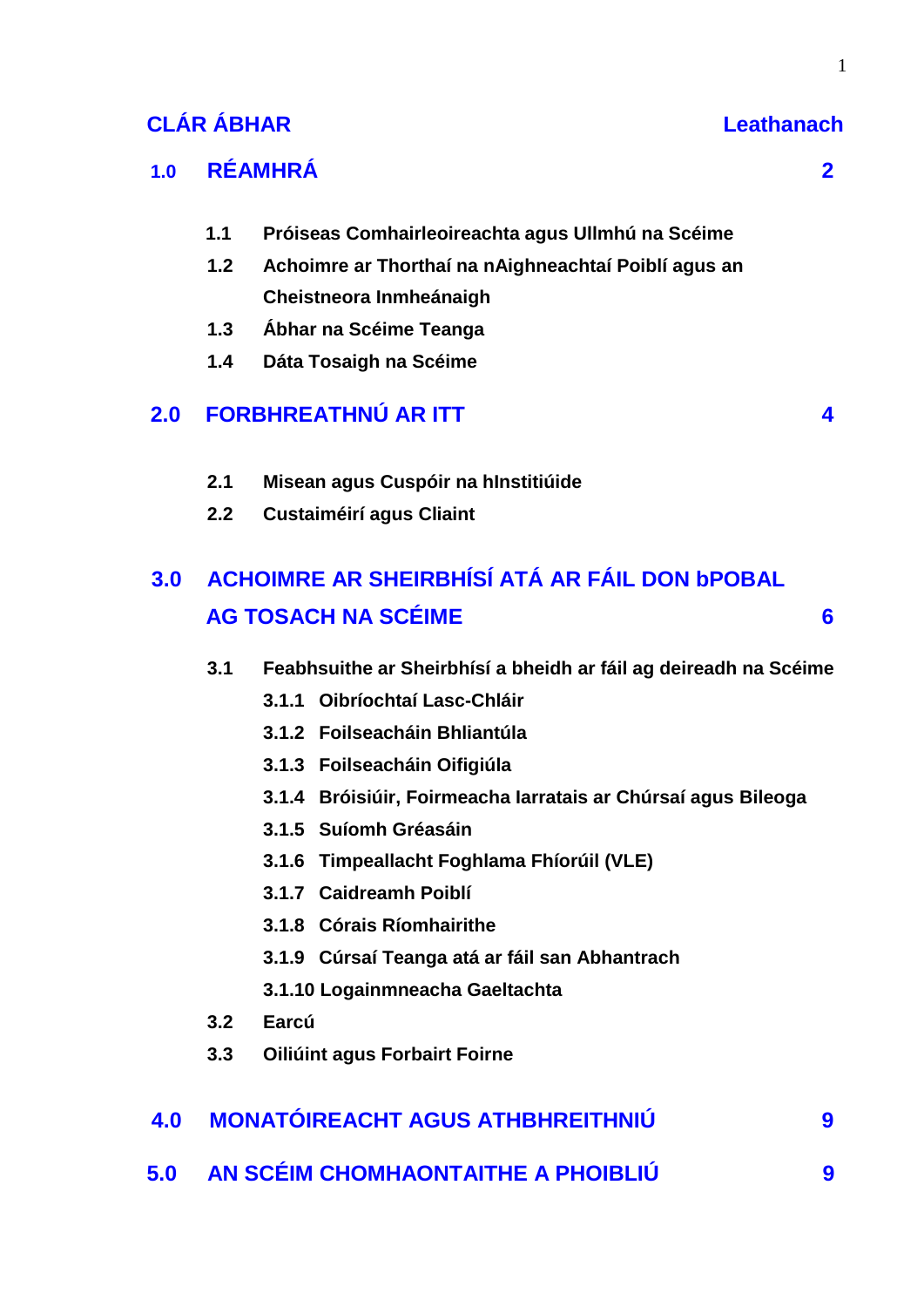# **1.0 Réamhrá**

D'ullmhaigh Institiúid Teicneolaíochta, Tamhlacht, an scéim seo faoi Alt 11 d'Acht na dTeangacha Oifigiúla 2003 (dá nglaofar an tAcht air as seo ar aghaidh). Forálann Alt 11 d'ullmhú scéime reachtúla ag comhlachtaí poiblí, ina mionsonraítear na seirbhísí a chuirfidh siad ar fáil:

- trí mheán na Gaeilge;
- trí mheán an Bhéarla, agus
- trí mheán na Gaeilge agus an Bhéarla, agus

na bearta a nglacfar d'fhonn a chinntiú go gcuirfear seirbhís ar bith nach soláthraíonn an comhlacht trí mheán na Gaeilge ar fáil tríthi laistigh den dtráthchlár comhaontaithe.

Thar shaolré na scéime faofa táthar ag súil go mbeidh ar chumas a lán réimsí a dhéanann a gcuid gnó trí mheán an Bhéarla amháin faoi láthair gnéithe dá gcuid gnó a dhéanamh tríd an dá theanga oifigiúla.

### **1.1 Próiseas Comhairleoireachta agus Ullmhú na Scéime**

Cuireadh foireann tionscadail ar bun chun comhairle a chur ar an gComhairle Acadúil maidir le cur i ngníomh Acht na dTeangacha Oifigiúla san Institiúid.

Cuireadh fógra san Irish Times inar tugadh cuireadh don bpobal aighneachtaí a chur isteach maidir le soláthar seirbhísí ag an Institiúid. D'eisigh Fochoiste Gaeilge na Comhairle Acadúla ceistneoir chun leibhéal bonnlíne an chumais Ghaeilge san Institiúid a aithint agus d'iarr tuairimí maidir le sásraí a bhféadfaí an Ghaeilge a chur chun cinn leo san Institiúid. Ba chabhair iad an ceistneoir agus na freagraí chun measúnú ar éileamh bunúsach a fháil agus na leibhéil chumais atá ag an bhfoireann cheana féin, mar aon leis an leibhéal suime a léireodh an fhoireann a bheith rannpháirteach in oiliúint foirne sa teanga a aimsiú.

Ba iad seo na príomhbhearta agus is iad mar aon leis na Treoirlínte a bhí mar bhonn eolais againn agus an Scéim á dréachtú. Is mór leis an Institiúid an t-am agus na hiarrachtaí a rinne gach duine lena mbaineann an próiseas seo.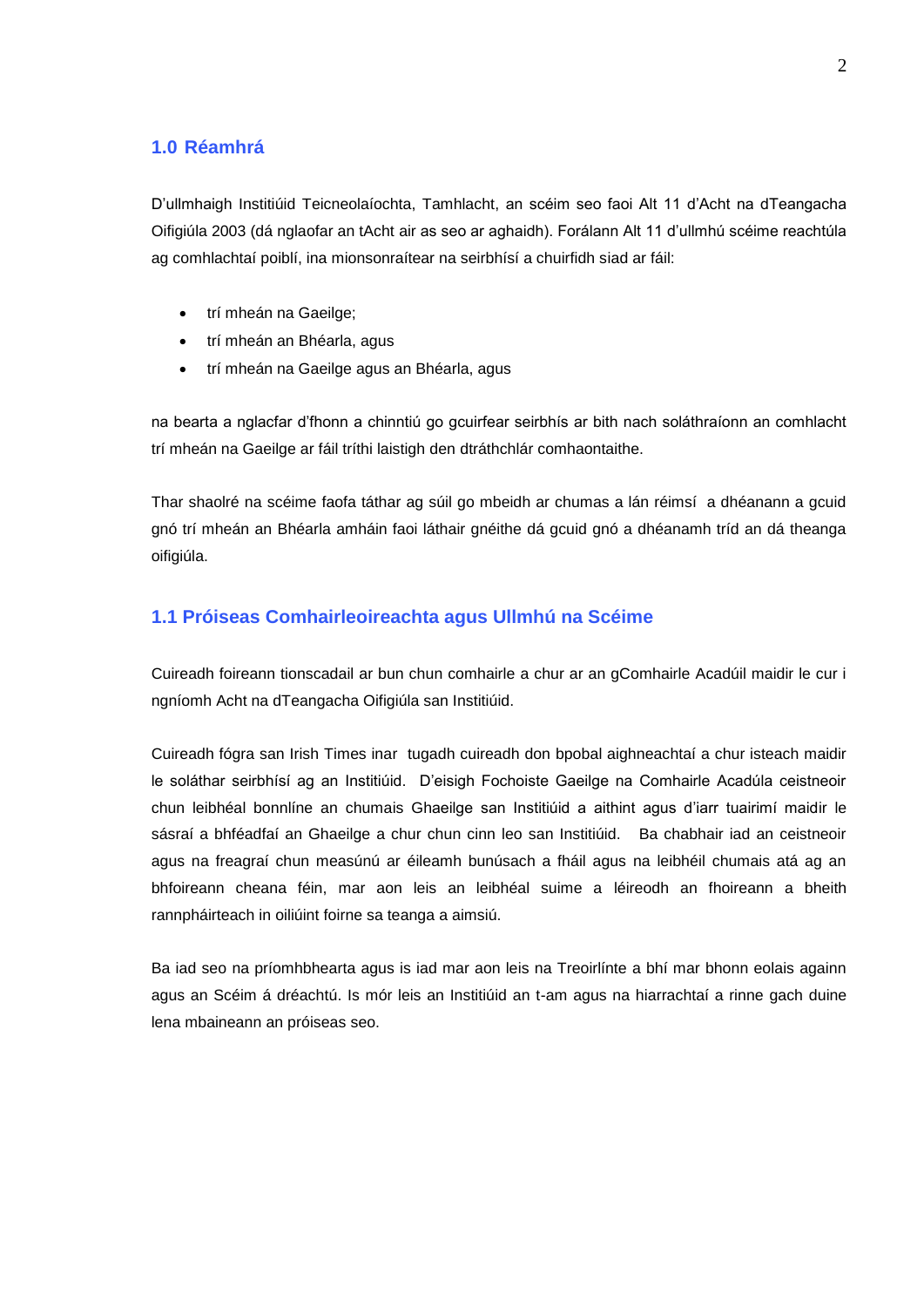### **1.2 Achoimre ar Thorthaí na nAighneachtaí Poiblí agus agus an Cheistneora Inmheánaigh**

I ndiaidh anailís a dhéanamh ar fhreagraí ar na ceistneoirí inmheánacha tuigeadh nach raibh ach fíorbheagán daoine ar an bhfoireann líofa sa Ghaeilge ach gur chuir roinnt mhaith ball den bhfoireann suim sa teanga. Meastar go mbeidh, sa mheántéarma go dtí an fadtéarma agus trí chomhar le comhinstitiúidí, dóthain cumais ag an bhfoireann reatha chun bogadh ar aghaidh go pointe ina bhféadfar a lán gnéithe de ghnó na hInstitiúide a sheoladh trí mheán an dá theanga oifigiúla má théitear i mbun na hoiliúna ábhartha.

# **1.3 Ábhar na Scéime Teanga**

Is trí mheán an Bhéarla a chuirtear gach seirbhís ar fáil faoi láthair. Tá cumais éagsúla i labhairt na Gaeilge ag líon beag de bhaill foirne agus tá cumais scríofa ag duine nó beirt. Dá bhrí sin beidh tosaíochtaí na scéime mar seo a leanas:

- 1. Cumas teanga (labhairt agus scríobh) a fheabhsú dobhaill foirne roghnaithe
- 2. Ábhar a fhoilsiú san dá theanga in aon chlúdach amháin ach amháin mura féidir sin a dhéanamh de dheasca toirt nó nádúir an doiciméid.
- 3. Príomhghnéithe den suíomh gréasáin a bheith ar fáil san dá theanga
- 4. Cur le cumas na hInstitiúide gnéithe dá gnó a sheoladh san dá theanga
- 5. Na rialacháin maidir le comharthaíocht a chomhlíonadh
- 6. Pearsanra a bheith ar fáil i réimsí feidhme a bhfuil ar a gcumas seirbhís trí Ghaeilge a chur ar fáil.
- 7. Comhaontais straitéiseacha a fhorbairt le hInstitiúidí Teicneolaíochta eile chun deiseanna oiliúna foirne cuí sainoiriúnaithe a sholáthar i bpríomhréimsí na hInstitiúide

### **1.4 Dáta Tosaigh na Scéime**

Tá an scéim seo deimhnithe ag an Aire Ealaíon, Oidhreachta agus Gaeltachta.

Tosóidh an scéim le héifeacht ó **28 Meán Fómhair 2015** agus beidh sí i bhfeidhm go ceann tréimhse 3 bliana ón dáta seo nó go dtí go ndeimhneoidh an tAire scéim nua de bhun *Ailt 15* den Acht, cibé acu is déanaí.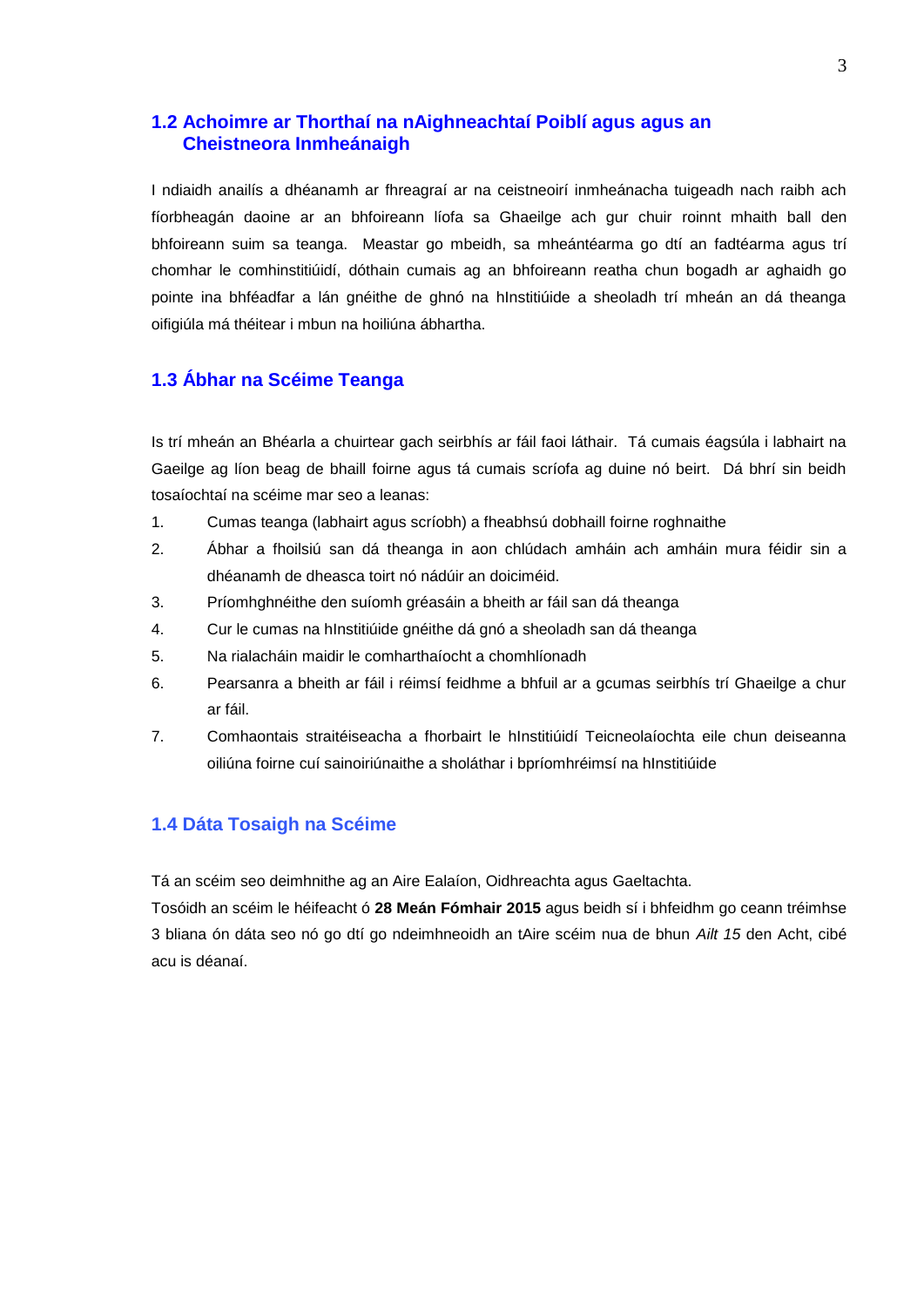# **2.0 Forbhreathnú ar ITT**

Tá Institiúid Teicneolaíochta, Tamhlacht suite i nDeisceart Chontae Bhaile Átha Cliath, an lárionad uirbeach is mó in Éirinn seachas Baile Átha Cliath agus Corcaigh. Tá daonra de bhreis is 100,000 aige. Bunaíodh an Institiúid sa bhliain 1992 agus sa stair bhreá ghairid seo tá méadú tagtha uirthi ó thaobh toirte, crutha agus réimse agus leibhéil na gclár atá á soláthar aici. Tá foireann 400 ag an Institiúid agus freastalaíonn sí ar phobal mac léinn tuairim is 3,000 lánaimseartha agus 1,500 mac léinn páirtaimseartha. Tá réimse leathan clár á tairiscint aici idir Ardteastas, Ghnáthchéim, Chéim Onóracha, Mháistreacht agus Dhochtúireacht. Cuirtear cúrsaí ar fáil i modhanna seachadta éagsúla lena n-áirítear lánaimseartha, páirtaimseartha, laistigh de chuideachta agus staidéar bunaithe ar obair. Tá méadú buanseasmhach tagtha ar líon na n-iarchéimithe a thugann faoi chéimeanna Máistreachta trí thaighde agus faoi Dhochtúireachtaí le blianta beaga anuas agus is amhlaidh atá an scéal maidir le líon na mball foirne a ghabhann do mhaoirseacht taighde.

### **2.1 Misean agus Cuspóir na hInstitiúide**

Agus aird á tabhairt dá cuid feidhmeanna de réir mar atá siad leagtha amach in Acht na nInstitiúidí Teicneolaíochta 2006 agus reachtaíocht roimhe sin, tá a ráiteas misin curtha i bhfocail ag an Institiúid sa *Phlean Straitéiseach* reatha mar seo a leanas:

Is é misean na hInstitiúide Teicneolaíochta, Tamhlacht ná gurb í an t-ionad d'ardoideachas agus do chruthú eolais i ndeisceart Chontae Bhaile Átha Cliath agus sa cheantar mórthimpeall, rannpháirtíocht san ardoideachas sa réigiún a fhairsingiú, a bheith aitheanta mar cheannaire i dtacaíocht don taighde agus nuáil i gcúrsaí trádála agus cabhrú chun saol eacnamaíoch, sóisialta agus cultúrtha a chur chun cinn sa réigiún. Déanfaidh an Institiúid na rudaí seo a leanas:

- Réimse deiseanna foghlama solúbtha a bhaineann le hábhar agus atá dírithe ar ghairmréim a thairiscint laistigh de thimpeallacht foghlama ghairmiúil thacúil.
- Deiseanna foghlama aosaí breise a chur ar fáil de réir riachtanais ghairmréime na ndaoine siúd a mhaireann sa réigiún agus de réir riachtanais forbartha gnó, tionscail agus na sochaí.
- Comhionannas rochtana a chur chun cinn d'fhonn cur le rannpháirtíocht agus chun éascaíocht a dhéanamh do gach foghlaimeoir chun gur féidir leo a lán-acmhainneacht a bhaint amach.
- Fónamh mar ionad atá chun tosaigh i dtaighde a chur chun cinn, i nuáil thráchtála agus i bhfiontar a fhorbairt sa réigiún.
- Tionscnaimh a chur i ngníomh a mhéadóidh deiseanna do na saoránaigh uile a bheith rannpháirteach i bhforbairt an réigiúin agus an rannpháirtíocht seo a uasmhéadú.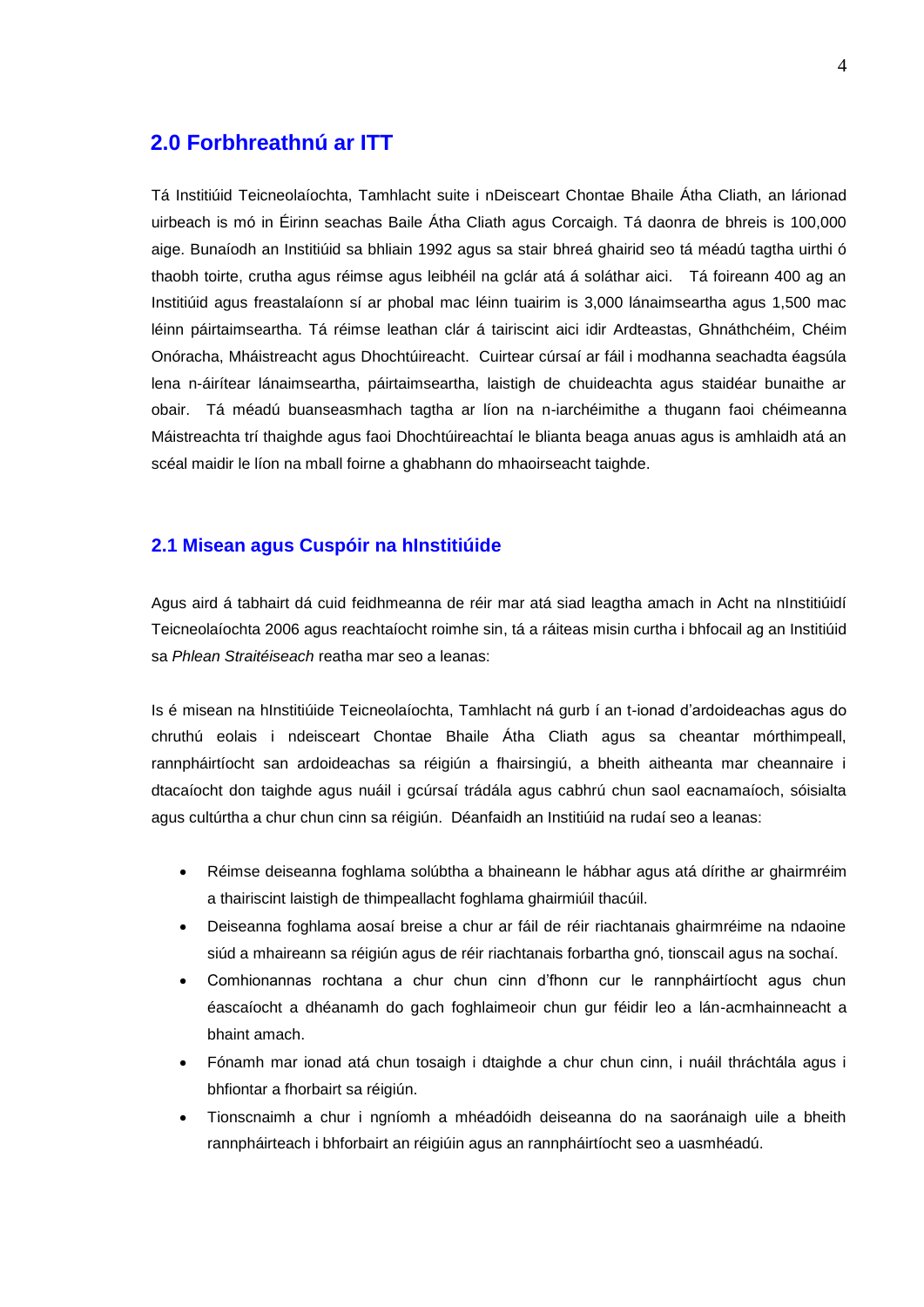Réimse comhpháirtíochtaí agus tionscnaimh idirnáisiúnta a chothú agus ról agus gníomhaíochtaí láracha na hInstitiúide a chur chun cinn.

Léiríonn ráiteas misin na hInstitiúide freagrachtaí na hInstitiúide don réigiún dá bhfónann sí agus a tiomantas a bheith ina cuid dhílis den réigiún, trí fhreagairt go leanúnach agus go solúbtha do riachtanais an réigiúin.

# **2.2 Custaiméirí agus Cliaint**

Is iad na mic léinn príomhchustaiméirí na hInstitiúide. Tá dualgas cúraim ar leith aici ina leith. Lena chois sin bíonn idirghníomhaíocht aici le hinstitiúidí agus gníomhaireachtaí oideachais eile agus leis an phobal i gcoitinne. Is iad seo a príomhbhonn cliant agus custaiméirí ach ní liosta iomlán é seo:

- An tÚdarás um Ardoideachais
- An Roinn Oideachais agus Scileanna
- Dearbhú Cáilíochta agus Cáilíochtaí Éireann
- Comhaontas Ardoideachais Réigiúnach Bhaile Átha Cliath
- Institiúidí Teicneolaíochta Éireann
- An Chomhairle um Thaighde in Éirinn
- Na Boird Oideachais agus Oiliúna
- Comhairlí Contae
- Fiontar Éireann
- An tÚdarás Forbartha Tionscail (ÚFT)
- Fáilte Éireann
- An Chomhairle Ealaíon
- Innealtóirí Éireann
- An Chomhairle Mhúinteoireachta

Leagann an scéim seo síos spriocanna na hInstitiúide do na trí bliana amach romhainn. Is í an Fhoireann Bhainistíochta Shinsearach atá freagrach as monatóireacht agus athbhreithniú leanúnach a dhéanamh uirthi.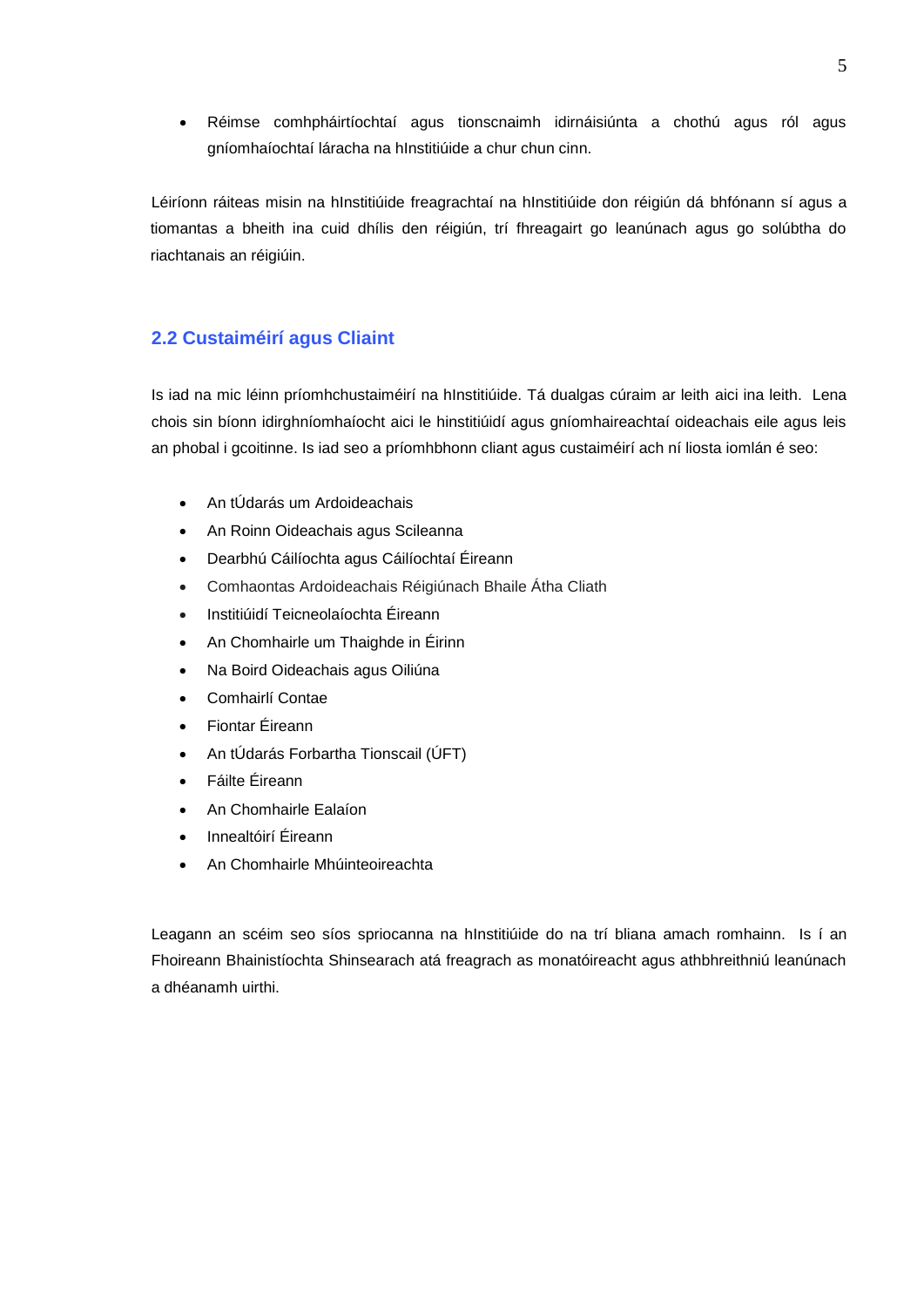#### **3.0 Achoimre ar Sheirbhísí atá ar fáil don bPobal ag tosach na Scéime**

Is í príomhfheidhm an Achta ná a chinntiú go mbeidh níos mó seirbhísí poiblí ar fáil i nGaeilge agus go mbeidh siad ar fáil ar chaighdeán níos airde. Tá ITT ag obair chun riachtanais an Achta a chomhlíonadh ina n-iomláine. Is í príomhfheidhm na hInstitiúide cláir oideachais den scoth a sholáthar agus i láthair na huaire cuirtear gach clár ar fáil trí Bhéarla. Ina theannta sin, cuirtear seirbhísí don bpobal i gcoitinne, do luchtanna leasa agus do ghníomhaireachtaí eile ar fáil trí Bhéarla amháin.

I láthair na huaire cuirtear Tuarascálacha Bliantúla agus Ráitis Airgeadais ar fáil sa dá theanga oifigiúla ar shuíomh gréasáin na hInstitiúide de réir Ailt 10 d'Acht na dTeangacha Oifigiúla, 2003.

#### **3.1 Feabhsuithe ar Sheirbhísí a bheidh ar fáil ag deireadh na Scéime**

Sa chuid seo leagtar amach an staid maidir le feabhas a bheith á chur ag an Institiúid ar sholáthar seirbhíse trí mheán na Gaeilge. Ní réamh-mheasann an Institiúid áfach, go dtiocfaidh éileamh ar sholáthar cúrsaí trí Ghaeilge agus is léir di go bhfuil roinnt institiúidí tríú leibhéil a bhfuil cuid acu suite i gceantair Ghaeltachta, ag comhoibriú d'fhonn cur chuige aontaithe a ghlacadh ar mhaithe leis an soláthar seo. Cé go n-aithnítear go bhfuil gach seirbhís á tairiscint ag an Institiúid trí Bhéarla amháin beidh na feabhsuithe seo a leanas ar fáil ag deireadh na Scéime reatha mura gcuirtear a mhalairt in iúl. Cuimhníonn an Institiúid leis, go bhfuil níos mó dá cuid seirbhísí de réir a chéile á chur ar fáil trí acmhainní ar líne.

#### **3.1.1 Oibríochtaí Lasc-Chláir**

D'ainneoin líon beag glaonna ar ITT, Tamhlacht a bhfuil seirbhís trí Ghaeilge uathu tá gealltanas tugtha ag an Institiúid seirbhís trí Ghaeilge a chur ar fáil do ghlaoiteoirí. Ag tús na scéime seo cuirfidh an Institiúid seirbhís ar bun do na glaoiteoirí siúd ar mian leo a gcuid gnó a reáchtáil trí Ghaeilge. Sa chás seo freastalófar ar ghlaoiteoirí ar rogha leo sin trí mheán na Gaeilge. Má mheastar líon na nglaoiteoirí ar mian leo a gcuid idirghníomhaíochtaí leis an Institiúid a dhéanamh trí Ghaeilge a bheith suntasach breithneofar ar an tseirbhís seo a leathnú.

#### **3.1.2 Foilseacháin Bhliantúla**

I láthair na huaire foilsíonn an Institiúid Réamheolaire do chúrsaí lánaimseartha agus Réamheolaire d'Fhoghlaim ar feadh an tSaoil ar bhonn bliantúil. Ar an iomlán tá an Institiúid ag druidim i dtreo ríomhfhoilseacháin, áfach. Geallann an Institiúid gnáthinneachar an Réamheolaire a fhoilsiú sa dá theanga ar an suíomh gréasáin laistigh den chéad bhliain den Scéim seo. Tabharfar mionsonraí na gcúrsaí sa teanga ina seachadtar iad. Beidh Foilseacháin Bhliantúla eile atá dírithe ar léitheoirí idirnáisiúnta i mBéarla nó i mBéarla agus i dteanga iasachta.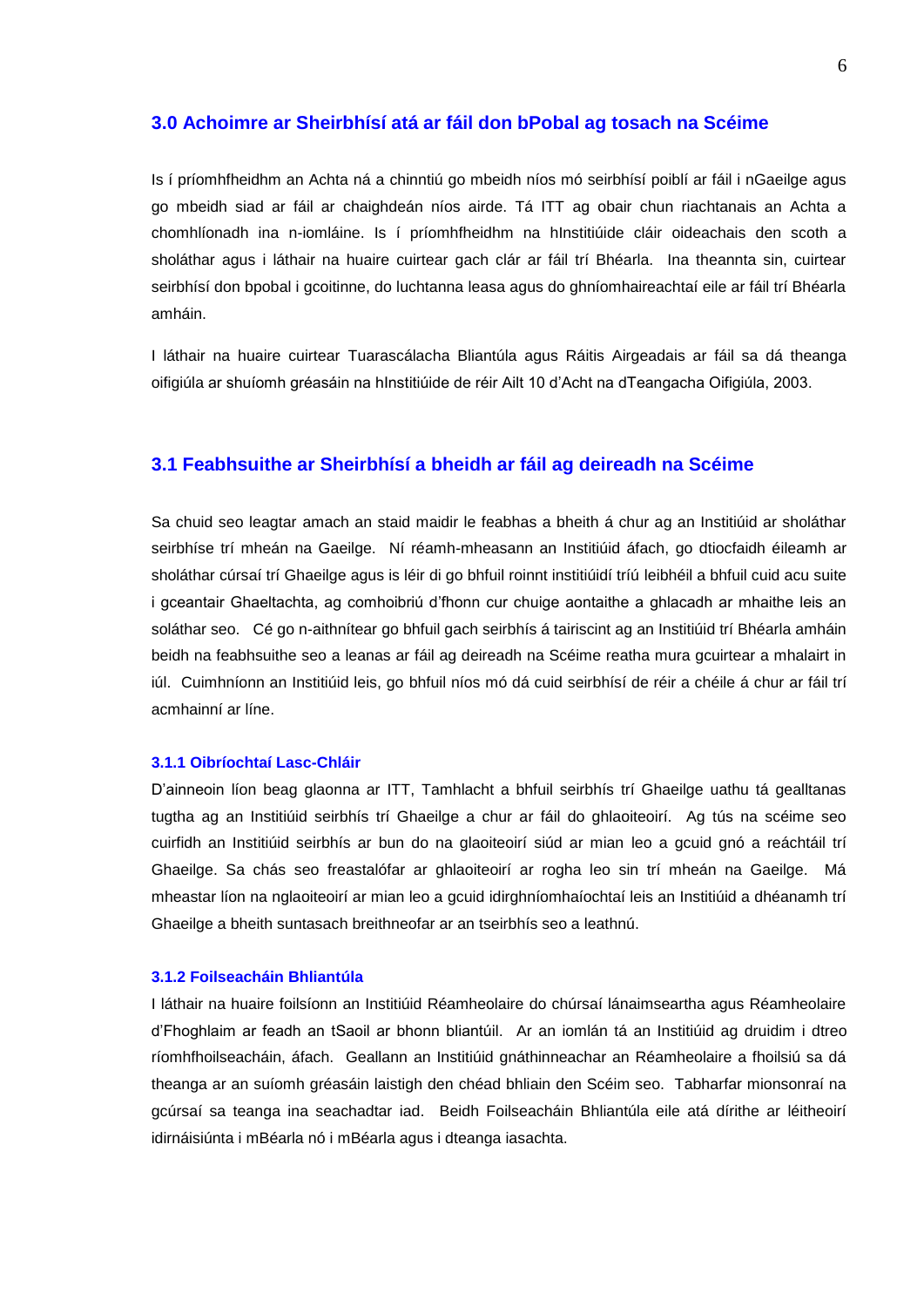#### **3.1.3 Foilseacháin Oifigiúla**

Foilseofar foilseacháin atá faoi alt 10 den Acht, mar shampla an Tuarascáil Bhliantúil, sa dá theanga laistigh d'aon chlúdach amháin. Tá siad ar fáil ar shuíomh gréasáin na hInstitiúide sa dá theanga oifigiúla agus beidh i gcónaí.

#### **3.1.4 Bróisiúir, Foirmeacha Iarratais ar Chúrsaí agus Bileoga**

Tá roinnt ábhar eolais ar pháipéar atá in úsáid i gcónaí ag an Institiúid. Déanfar na bróisiúir, foirmeacha iarratais ar chúrsaí agus bileoga eolais atáthar chun nuashonrú a chur orthu, a aistriú agus a chur ar fáil san dá theanga laistigh de shaolré na scéime. Ar an iomlán, cuirfear doiciméid dhátheangacha ar fáil laistigh d'aon chlúdach amháin. I gcás foilseacháin ar bith atá rófhada laistigh d'aon chlúdach amháin déanfar iad a fhoilsiú i nGaeilge agus i mBéarla ar leithligh. Beidh foilseacháin atá dírithe ar léitheoirí idirnáisiúnta i mBéarla amháin. Foilseofar tuairiscí ó chomhairleoirí agus tuairiscí teicniúla sa teanga inar cuireadh na tuairiscí i láthair i dtús báire.

#### **3.1.5 Suíomh Gréasáin**

Beidh suíomh gréasáin na hInstitiúide ar fáil san dá theanga maidir le míreanna eolais ginearálta. Is é a d'áireofaí ar eolas ginearálta cé nach bhfuil sé teoranta don méid seo, ná eolas cúlra faoin Institiúid, mionsonraí maidir le seirbhísí agus gníomhaíochtaí, acmhainní san Institiúid, cur síos ar mhúineadh, foghlaim, spóirt, clubanna, cumainn agus seirbhísí eile atá ar fáil do na mic léinn. Cuirfear doiciméid ar nós Rialacháin na hInstitiúide, Pleananna Straitéiseacha, Aithisc ón Uachtarán agus Tuarascálacha Bliantúla ón Institiúid ar fáil ar an suíomh gréasáin san dá theanga (má tá siad foilsithe cuirfear laistigh d'aon chlúdach amháin ar fáil iad go dátheangach).

Coinneofar na míreanna seo a leanas i mBéarla amháin ar an suíomh idirlín:

- Codanna atá dírithe ar léitheoirí idirnáisiúnta
- Codanna de chineál teicniúil nó saineolais
- Cláir a sheachadtar thar an ngréasán
- Codanna a bhaineann le cláir foghlama nó oiliúna nua

#### **3.1.6 Timpeallacht Foghlama Fhíorúil (VLE)**

Úsáidtear an tairseach VLE do mhic léinn trína dtugtar eolas nó seirbhísí agus comhairle ar áiseanna mar mheán cumarsáide leis na mic léinn. Faoi dheireadh na Scéime beidh eolas ábhartha poiblí ar an láithreán ar fáil san dá theanga oifigiúla. Cuirfear ábhar cúrsa, nótaí agus tacaí srl. ar fáil ar an VLE sa teanga ina seachadtar an cúrsa.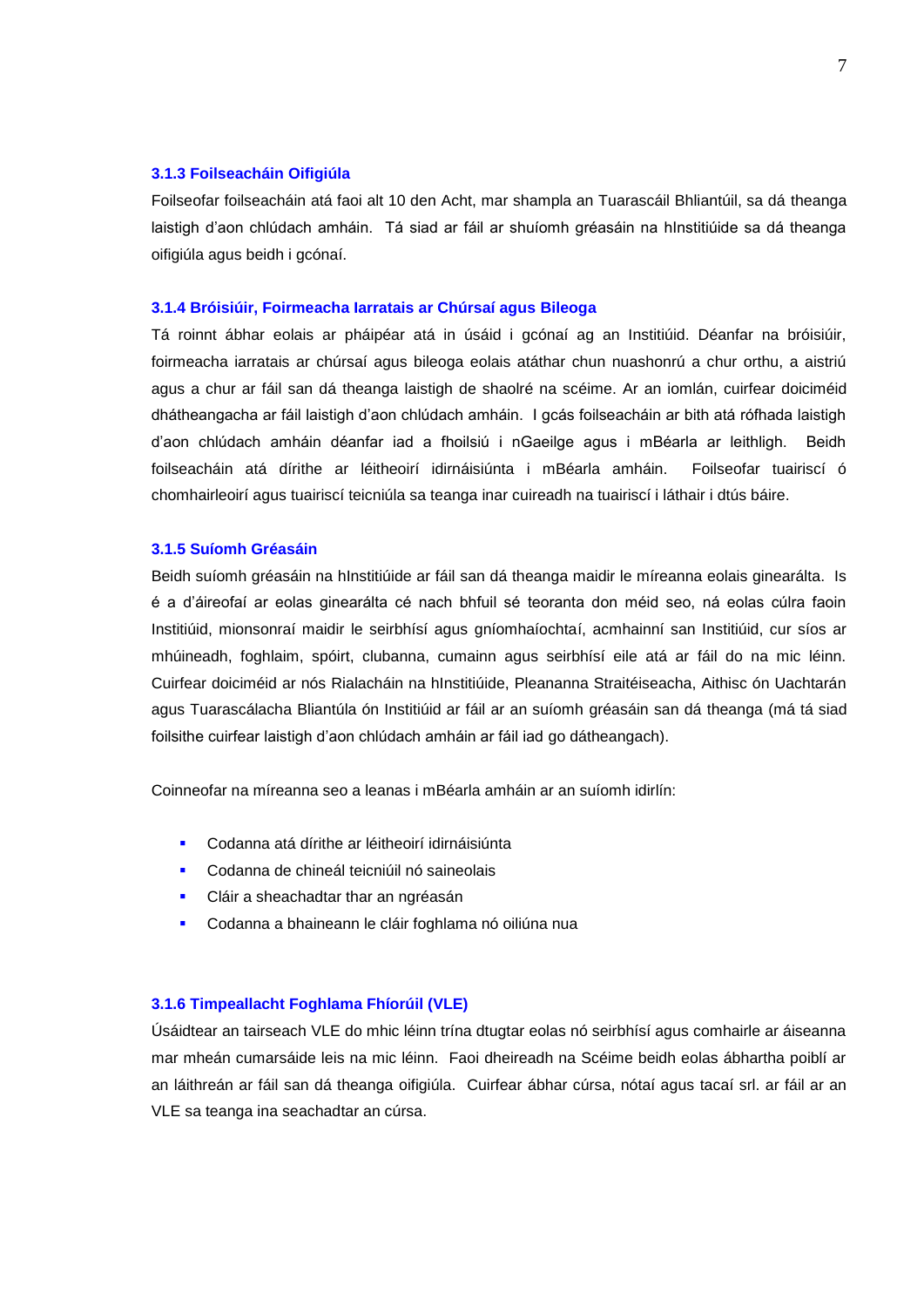#### **3.1.7 Caidreamh Poiblí**

Eiseofar gach preaseisiúint a bhaineann le hobair na hInstitiúide sa Ghaeltacht agus/nó le gnóthaí Gaeilge i nGaeilge nó go comhuaineach san dá theanga. Más féidir, eiseofar preaseisiúintí eile i nGaeilge. Foilseofar óráidí nó ráitis sa teanga ina seachadadh iad.

Tabharfar suntasacht chuí don nGaeilge in aithisc ó bhaill den Bhord Rialaithe agus ó Uachtarán na hInstitiúide.

#### **3.1.8 Córais Ríomhairithe**

Tá ríomhairí na foirne ginearálta comhoiriúnach leis an nGaeilge. Tá monatóireacht á déanamh ag an Institiúid ar sheiceálaithe litrithe, gramadaí agus ar fhoclóirí Gaeilge a bheith ar fáil a fhéadfar a chomhtháthú i gcóras na dtáirgí de chuid Microsoft Office a úsáidtear san Institiúid. I gcinntí chun uasghrádú a dhéanamh ar ardán ríomhairí na hInstitiúide tabharfar san áireamh táirgí Gaeilge ar bith atá luaite thuas.

#### **3.1.9 Cúrsaí Teanga atá ar fáil san Abhantrach**

Cuireann soláthraithe poiblí agus príobháideacha roinnt mhaith cúrsaí Gaeilge ar fáil i mórcheantar Bhaile Átha Cliath ag leibhéal fochéime, iarchéime agus gairmiúil. Lena chois sin tá a lán Gaelscoileanna a chuireann Ranganna Gaeilge ar fáil istoíche. Déanfaidh an Institiúid monatóireacht ar an riachtanas le soláthar Gaeilge sa cheantar agus breithneoidh sí ar chláir d'fhorbairt phearsanta den sórt seo a chur ar fáil más cuí.

#### **3.1.10 Logainmneacha Gaeltachta**

Úsáidfidh an Institiúid logainmneacha oifigiúla na gceantar Ghaeltachta [mar a d'fhógair an tAire san Ordú Logainmneacha (Ceantair Ghaeltachta), 2004].

#### **3.2 Earcú**

Beidh ITT ar an eolas faoina cuid dualgas faoin Acht agus foireann á hearcú aici. Cuirfear gach earcach nua ar an eolas faoi dheiseanna forbartha chun a chumas Gaeilge a fheabhsú.

#### **3.3 Oiliúint agus Forbairt Foirne**

Tá an Institiúid tiomanta go leanúnach d'oiliúint agus tacaíochtaí a chur ar fáil d'fhorbairt na foirne go léir tríd an Oifig Acmhainní Daonna. Déanfaidh an Oifig Acmhainní Daonna na nithe seo a leanas;

- a. Oibrithe deonacha a lorg ar fud na hInstitiúide a thabharfaidh seirbhísí agus a chabhróidh chun an scéim a chur i ngníomh agus soláthróidh sí na hacmhainní riachtanacha do na baill foirne seo (m. sh. foclóirí Gaeilge, acmhainní ar líne);
- b. Pléifidh sí roghanna oiliúna agus sainriachtanais le baill den bhfoireann a bhfuil suim acu agus cuirfidh sí plean forbartha ar bun chun gealltanais na Scéime a chur i ngníomh;